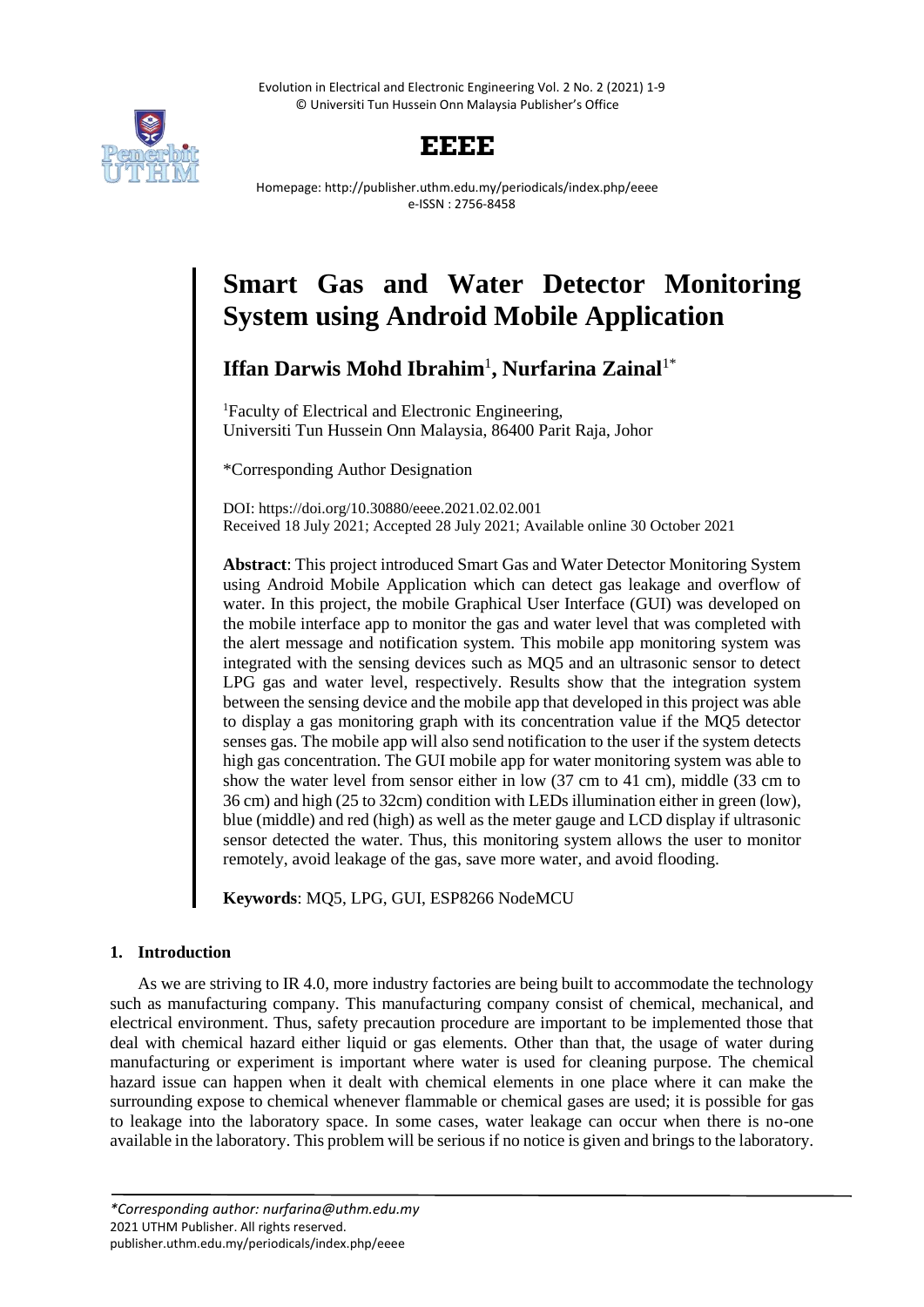Hence, a system that can monitor gas and water level need to be created. A remote access technology known as 'Smart Gas and Water Detector Monitoring System using Android Mobile Application has been created to detect and monitor gas and water level. This system can be monitor by smartphone application and send warning notification if gas and water level is high.

The smart detector system using IoT technology such as sensor, application and wifi module are widely used to ease the user to detect gas and water level in laboratory remotely thus reduce the workload of the lab assistance to check manually. Gas detector technology such as Non-dispersive infrared. Metal oxide semiconductor based on portable Deep-UV absorption spectrophotometry have been developed by some researcher, however the implementation cost is high as it required a lot other equipment such as infrared light machine. MQ5 sensor is used in the system due to its low cost and easy to implement as it involve only two component hardware. This sensor also capable to detect gas such as hydrogen  $(H<sub>2</sub>)$ , carbon monoxide (CO) and liquefied petroleum gas (LPG) [1] – [5].

The water detector technology such as dot matrix electrode and optical fiber detector have been created to detect water level [6]. This technology is very costly and involve big parameter as this method is widely used for big water storage. G. Zhang stated that, dot matrix electrodes and optical fiber detector suitable to detect large amount of water as the detector are connected directly to water pump which makes the cost of the project high and hard to implement [6]. Ultrasonic sensor is used in the system due to its low cost and easy to implement as its involved two component only. This sensor can detect water level by measuring distance from sensor to water surface [7].

In smart gas and water detector monitoring system, the gas and water level detected by the sensor reading was display in an application namely *Blynk*. There are two option to build an application for smartphone which is *Blynk* and *ThingSpeak*. In this system, *Blynk* is used to create mobile application as it easy to create interface and user friendly. This application is developed to monitor the gas and water level remotely anytime. For gas level application interface, monitoring chart or graph is display with alert notification system. The warning notification will be sent if gas detector sense high concentration value which in this project 150 part per million (ppm). For water level monitoring system, the light indicator with a real-time distance measurement has been generated. The alert notification for the water system can easily be noticed with the aid of LEDs illumination either in green (low), blue (middle) and red (high) as well as the meter gauge and LCD display which represents the water level.[8], [9]

### **2. Methodology**

 The smart gas and water detector monitoring system divided by two parts which is gas detector part and water detector part. Both system was developed by using C++ language in Arduino IDE since it is open-source software and able to work efficiently with the system. In hardware part, ESP8266 NodeMCU act as microcontroller of this smart detector system where integrate between hardware and software or server. Power supply using USB is connected to NodeMCU in order to operate the system. The *Blynk* software will store and display data from gas and water detector via application in smartphone.

 The block diagram of smart gas and water detector monitoring system using android mobile application is shown in Figure 1. The system started with MQ5 sensor detects the gas and an ultrasonic sensor detects the water, it will send the collected data and store it to the *Blynk* database. Thus, this data can be visualised using the *Blynk* application that represents in GUI gas and water level, respectively on the smartphone. In case of gas level, it has been setup with the interface showing the real-time with maximum concentration gas level was 150 ppm and the graph chart. A warning notification will be sent to the user if the gas level exceeds the maximum value. For the water level, the LCD screen, along with the meter gauge and three LED lights appear in the GUI mobile app. The three lights serve as an indicator to represent the position of water, either it in high, medium or low level [10], [11].

2.1 Wiring connection of the gas and water detector system.

Figure 2 shows a circuit diagram of the smart gas monitoring system that was designed using Fritzing software. The depicted image shows the circuit connection between ESP8266 NodeMCU and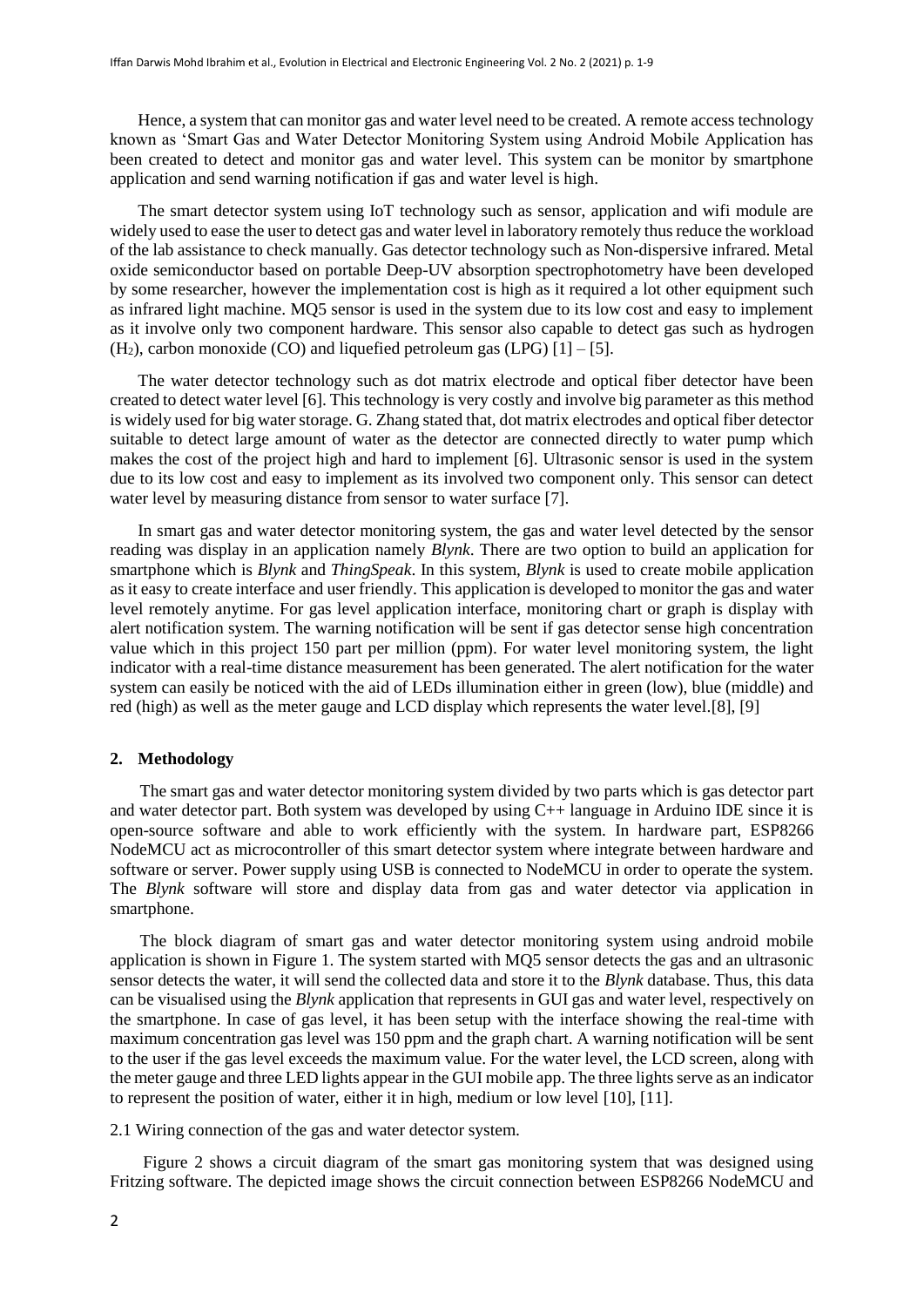MQ5 sensor. MQ5 Vcc pin connected to ESP8266 3V pin, ground (G) pin of ESP8266 NodeMCU connected to ground (GND) pin of MQ5, and lastly, the A0 pin of ESP8266 NodeMCU connected to A0 pin MQ5.

The circuit diagram of the smart water monitoring system was shown in Figure 3, where ESP8266 NodeMCU and Ultrasonic sensor connected. The ESP8266 NodeMCU pins connected to the ultrasonic sensor pins, respectively such as Vin connect to Vcc, the ground (G) to ground (GND) pin, the D4 to Trig pin, and D5 to Echo pin.



**Figure 1: Block diagram of the monitoring system using android mobile application.**



**Figure 2: Circuit diagram of smart gas monitoring system**



**Figure 3: Circuit diagram of smart water monitoring system**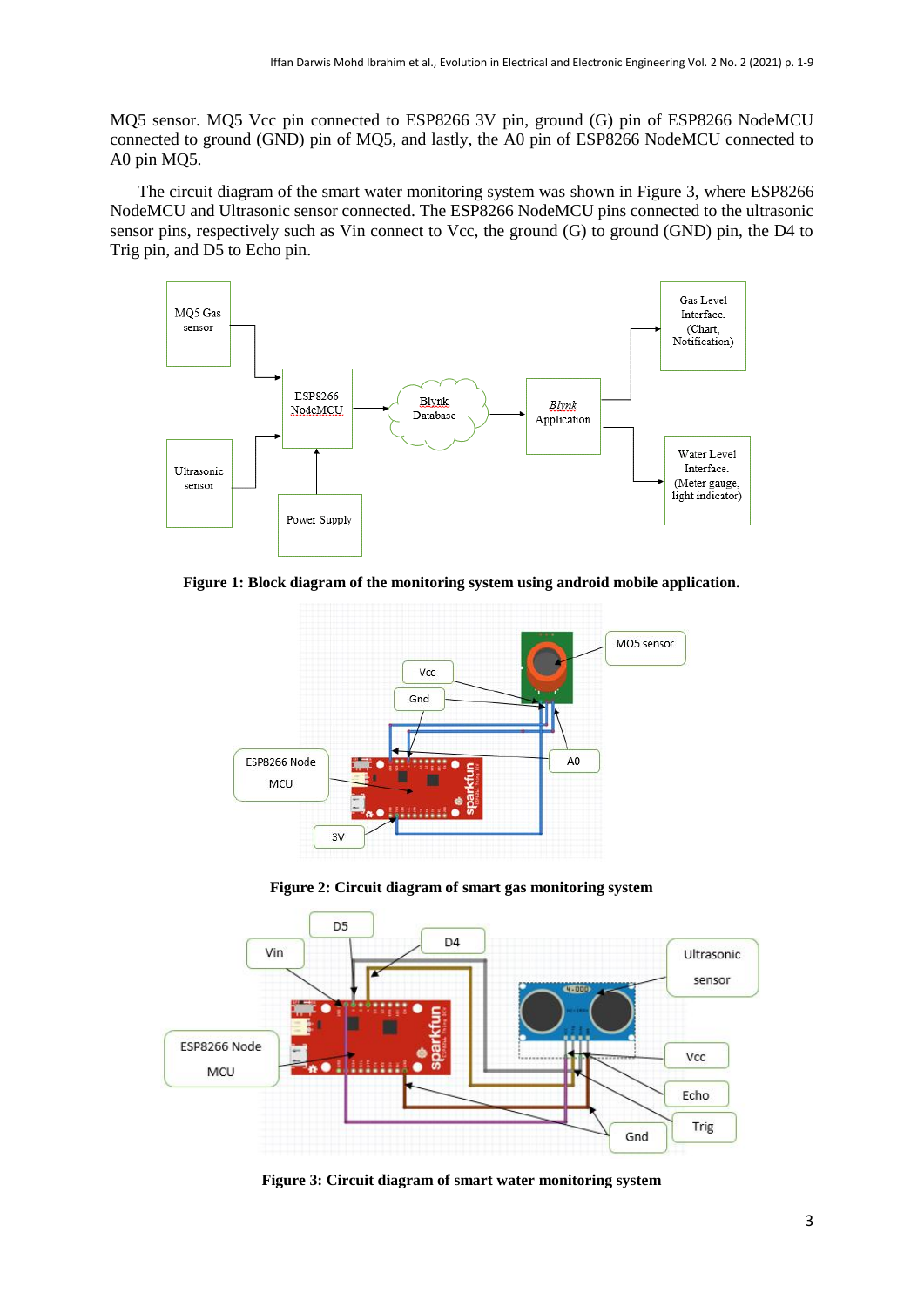#### 2.2 Smart Gas Detector Flowchart

The smart gas detector monitoring system flowchart is shown in Figure 4. The system starts when they have gas present and read by MQ5. If gas is not detected, the MQ5 sensor will not detect any gas level. If gas is detected, the user needs to open or start the *blynk* application to read the gas level. NodeMCU, which is a microcontroller connected to the application, will send data from the sensor to *blynk*. If gas is at a low level, which is below 150 ppm, no warning notification is sent to the smartphone, and the gas level is shown in the LCD screen with a monitoring chart. If the gas level exceeds 150 ppm, a warning notification will be sent to the smartphone to indicate that the gas level is high. If the user wants to end the system, close the application, else the system will read back the MQ5 sensor. After that, turn off the application when the reading is completed.



**Figure 4: Smart gas detector monitoring system flowchart**

#### 2.3 Smart Water Detector Flowchart

The system starts when water is detected in the sink and read by an ultrasonic sensor that located at the tap water. If water is not detected, the ultrasonic sensor will not read, but if water is detected, the user needs to start the application to read the water level. NodeMCU, which is a microcontroller connected to the application, will send data from the sensor to *blynk*. There are three conditions of water level set up in this system which are low, medium and high level. If water is at low level (37-41 cm), green/low indicator light up in the *blynk* application interface; if not, the water is at medium level (33- 36 cm). If water is at medium level, a blue/medium indicator light up in the application interface; if not, the water is at high level (25- 32 cm). If water is at high level, a red/high indicator will light up in the application interface; if not, the system is back to the start. After user satisfied with the system, close the application else the system still on and it will read ultrasonic sensor. The monitoring process is shown in Figure 5.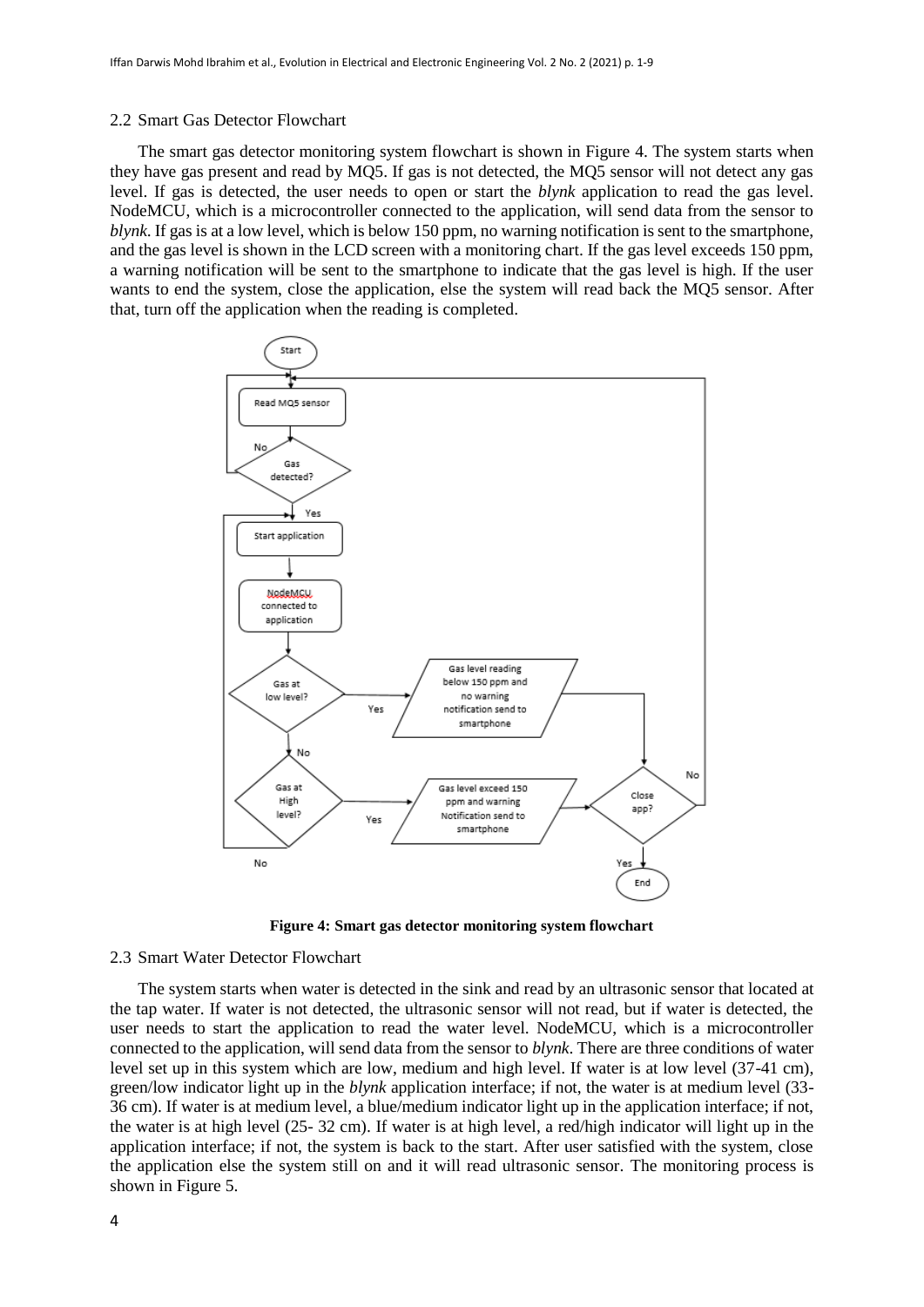

**Figure 5: Smart water detector monitoring system**

# **3. Results and Discussion**

The *Blynk* interface of smart gas and water detector monitoring system has been developed for the user or lab assistance to monitor gas and water level in laboratory. To monitor the gas and water level, user only need to open and start the application in the smartphone. There have two interface generated which is gas level interface and water level interface. This application integrates with *Blynk* database and hardware to record the gas and water level. Figure 6 shows interface of *Blynk* application for gas and water level detector.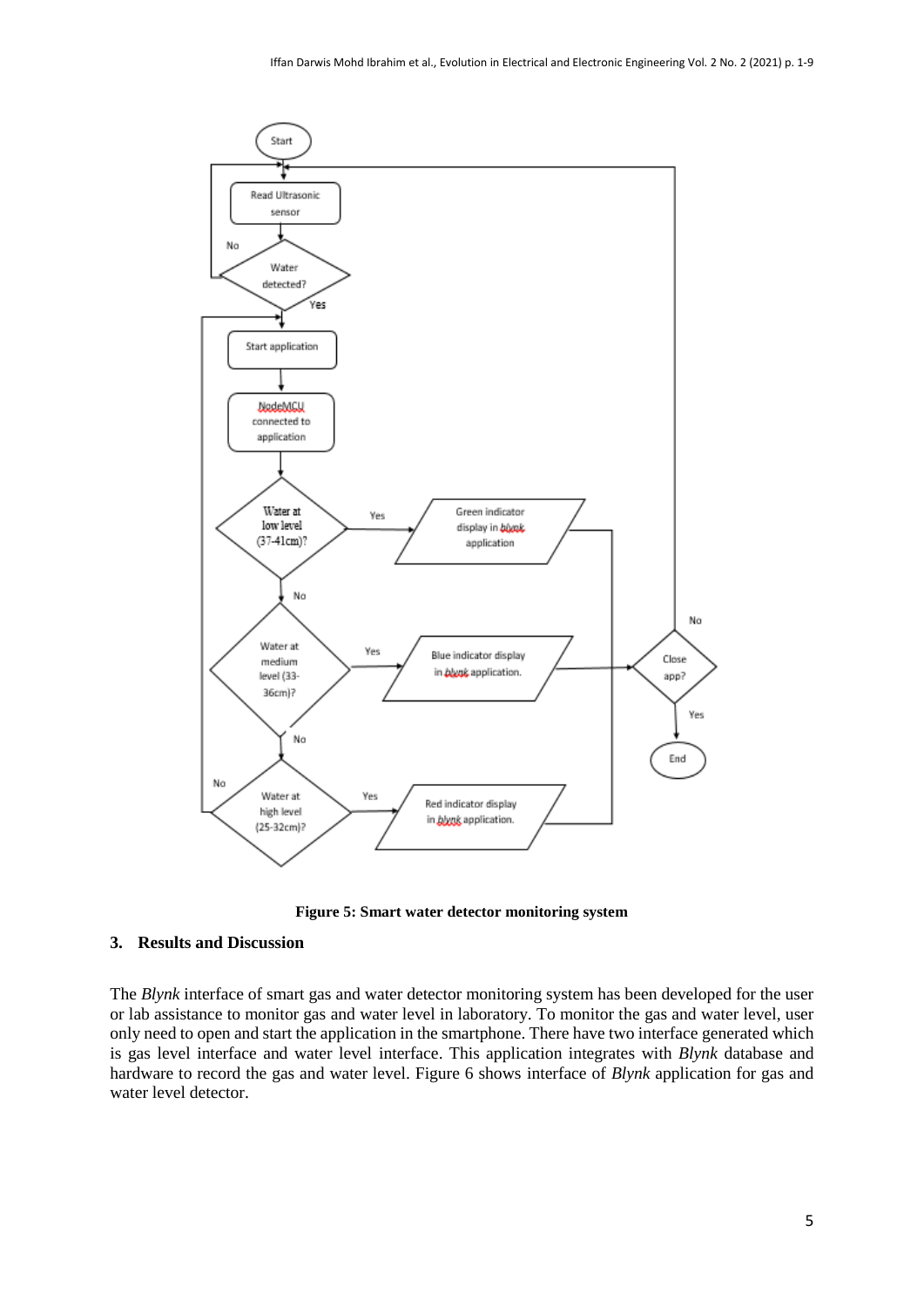

**Figure 6:** *Blynk* **Interface for gas and water level detector**

## 3.1 Smart Gas Detector System

In this project the prototype system has been tested at home with two different places, which are in the bedroom and the kitchen. This comparison will determine which place has a high concentration of gas in the air. Gas level reading and graph chart are shown on the *Blynk* application. In this project, the system has been tested in the house instead of laboratory FKEE due to the pandemic Covid-19 cases. Figure 7 shows the reading of the gas level in the bedroom and in the kitchen. Only one MQ5 sensor was used with size of bedroom 7.1  $m^2$  and 4.32  $m^2$  for the kitchen. The reading of the gas level in the bedroom shown in Figure 7(a) is having 84 ppm while in the kitchen shown in Figure 7(b) is 128 ppm higher than in bedroom because near to the gas tank.

Warning notification shows up if the gas level exceeds 150 ppm, that means a high level of gas presence. The *Blynk* application will send a warning notification to a smartphone to remind that the user about gas level is high. Figure 8 shows a warning notification sent via *Blynk* notification.



**Figure 7: Gas level in (a) bedroom and (b) kitchen**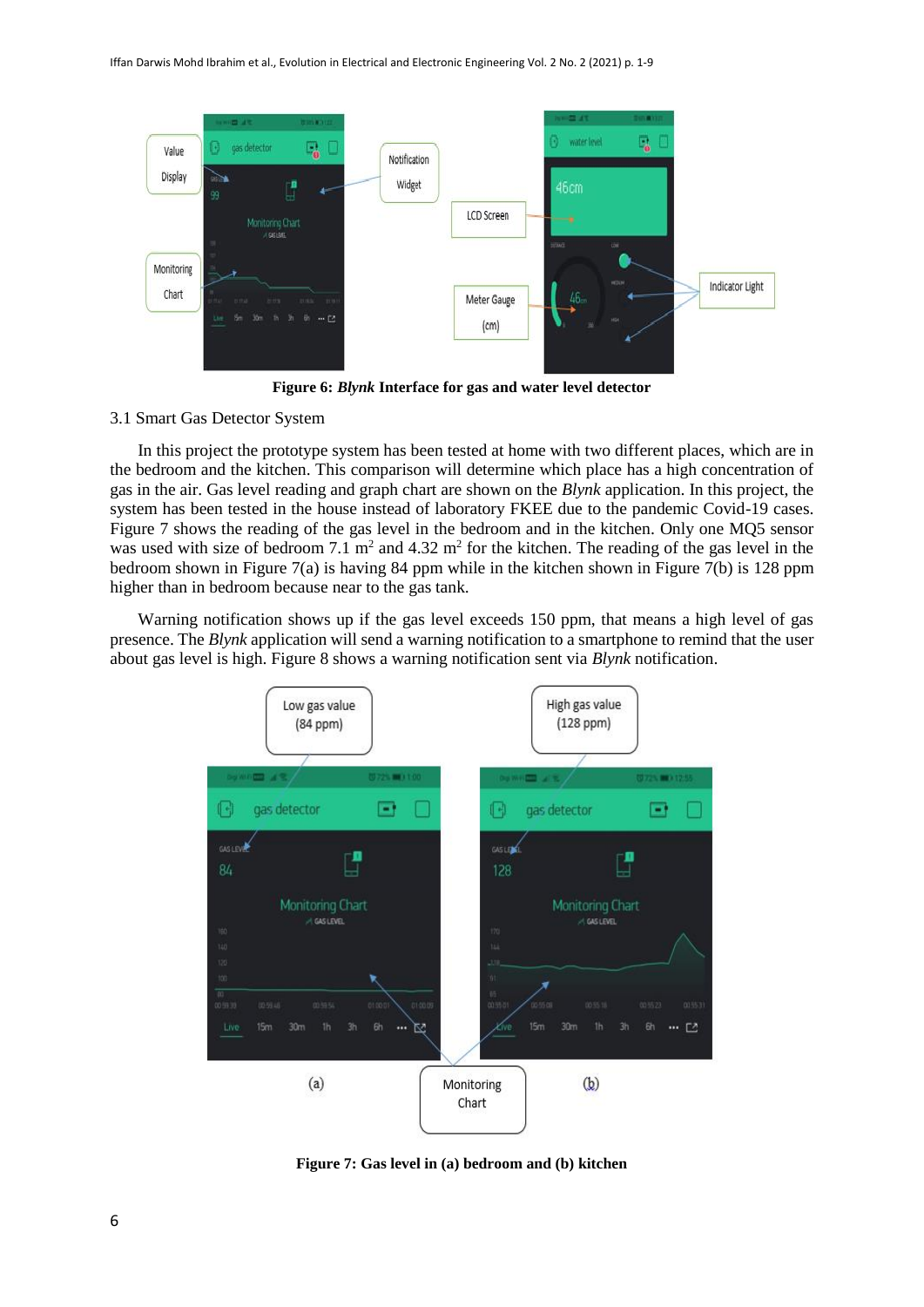

**Figure 8: Warning notification on smartphone**

#### 3.2 Smart Water Detector System

This smart water detector monitoring system will be placed under tap water to measure water in the sink. When an ultrasonic sensor at the tap of water detects increasing water level, the sensor will measure the distance between tap water to water surface, and the measurement will be shown in the blynk application. Three indicator that monitor water level in the sink which is "High (25 cm to 32 cm)", "Medium (33 cm to 36 cm)" and "Low (37 cm to 41 cm)" . Figure 9 shows the measurement of the three indicator in the sink. The measurement is measured from the sensor to the water surface.



**Figure 9: Measurement of three indicator**

The high or red indicator lights up if the water level increases at a high level and almost overflow. The high indicator lights up when the distance between the sensor and the water surface is 25 cm to 32 cm. This range distance means that the user need to be alert that the water in the sink is almost full and need to close the water tab to avoid overflowing of water. This can save water from wastage. Figure 10 (a) shows water in the sink at high level and Figure 10 (b) measurement of high water level on *blynk* application.

After testing all the monitoring system and sensors, the prototype was able to fulfill the expected result without any problem. All the results are successful to detect gas level for MQ5 sensor, water level in three conditions for ultrasonic sensor. For MQ5 sensor, this sensor able to detect and display gas level in real-time in the bedroom and kitchen where the result recorded in the *Blynk* application interface. Besides, the smart gas detector can also send warning notification to smartphone when the gas level reach 150 ppm. For ultrasonic sensor, this sensor able to detect water level in the sink by measuring distance from sensor to water surface. This sensor can help to monitor water level in real-time and recorded the distance in *Blynk* application. The red light indicator light up indicates the smart water detector successful detect the distance at given range.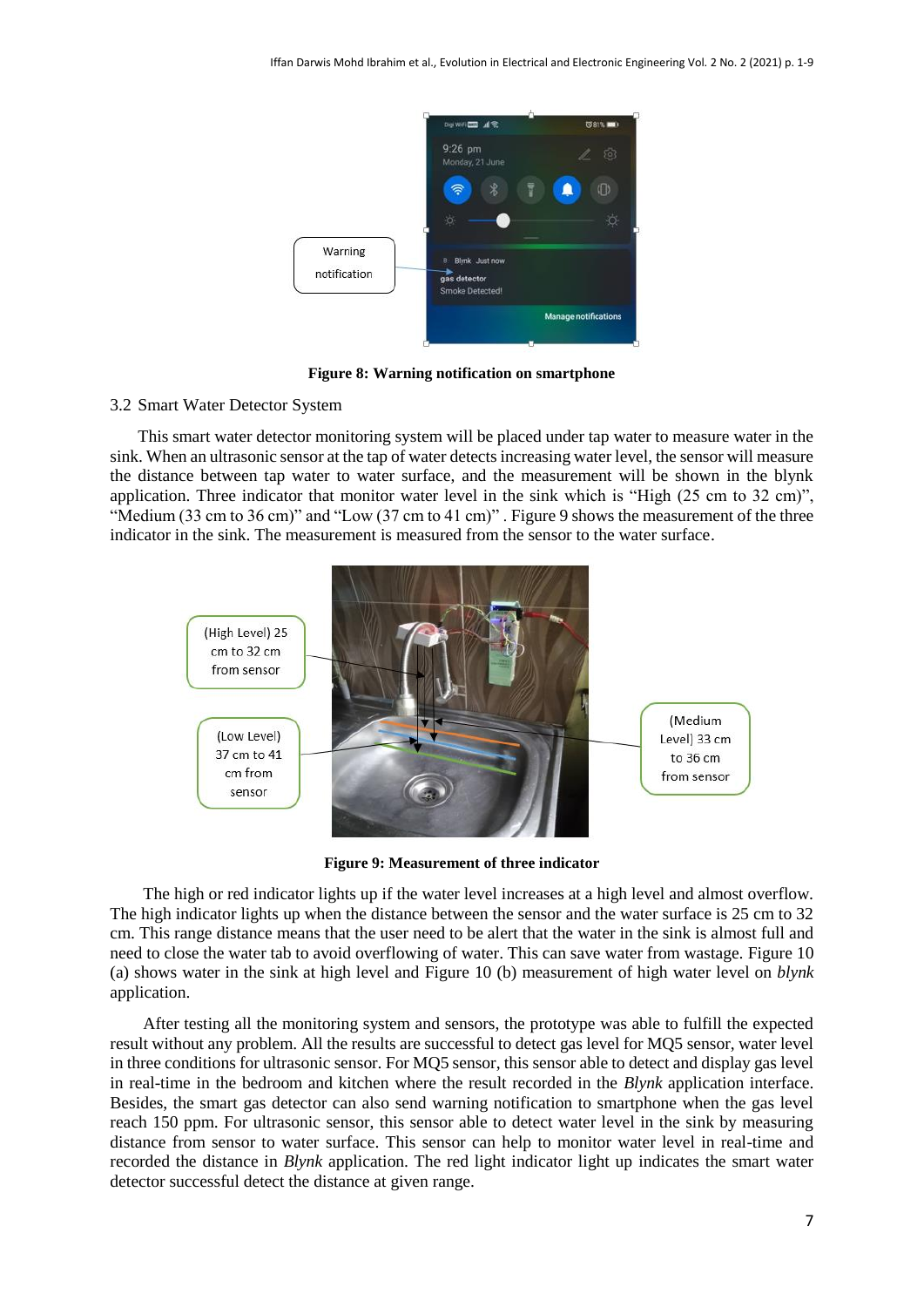

**Figure 10: (a) Water in sink at high level (b) Measurement of high water level on** *Blynk*

# **4. Conclusion**

In conclusion, the smart gas and water detector monitoring system using the android mobile application has successfully developed and functioned. All the objectives in this project have been achieved. The achievement can be observed through the functioning of the circuitry and mobile app for gas and water systems when it is assembled and integrated between hardware and software, respectively. The integration between the sensing element and the IoT application was completed and functioning. The system was able to detect the gas presence and water level through the sensors and display it on the mobile interface application in real-time. It was also equipped with an alert, an instant notification that would be useful to the mobile user to monitor, especially when the gas and water level is high. For example, a warning message will be sent to the user if the gas level exceeds 150 ppm concentration. While, the red LED will illuminate on the mobile interface if there is high water level that ranges from 37 cm to 41 cm that was detected. Hence, this smart system can ease the user or lab assistance to monitor gas and water level in the laboratory as well as can be applied to the household.

#### **Acknowledgement**

The authors would also like to thank the Faculty of Electrical and Electronic Engineering (FKEE) and University Tun Hussein Onn Malaysia (UTHM) for providing me guidance, knowledge and support throughout this research.

# **References**

- [1] Hodgkinson, J. and R. Tatam. (2013) "Optical gas sensing: a review." Measurement Science and Technology: Detection and measurement of gas concentration using optical absorption. 24: 012004. 10.1088/0957-0233/24/1/012004.
- [2] Tan, X., Zhang, H., Li, J. et al. Non-dispersive infrared multi-gas sensing via nanoantenna integrated narrowband detectors. Nat Commun 11, 5245 (2020). <https://doi.org/10.1038/s41467-020-19085-1>
- [3] Dinh, Trieu-Vuong & Choi, In-Young & Son, Youn-Suk & Kim, Jo-Chun. (2016). A review on non-dispersive infrared gas sensors: Improvement of sensor detection limit and interference correction. Sensors and Actuators B: Chemical. 231. 10.1016/j.snb.2016.03.040.
- [4] Qiulin Tan, Licheng Tang, Mingliang Yang, Chenyang Xue, Wendong Zhang, Jun Liu, Jijun Xiong, (2015) Three-gas detection system with IR optical sensor based on NDIR technology, Optics and Lasers in Engineering, 74, 103-108. 0143-8166,
- [5] Khan, Sulaiman & Newport, David & Le Calvé, Stephane. (2019). Gas Detection Using Portable Deep-UV Absorption Spectrophotometry: A Review. Sensors. 19.